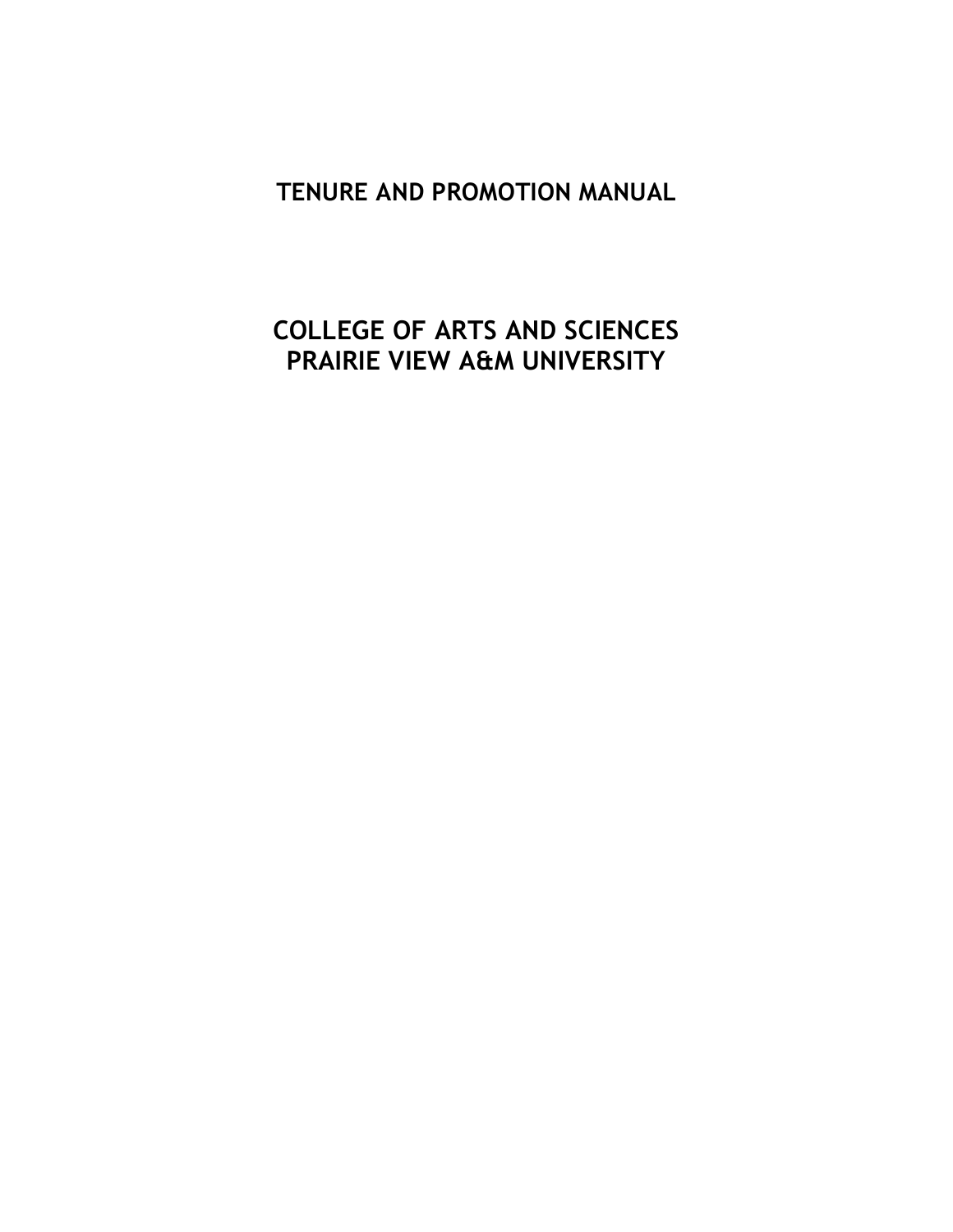# **GUIDELINES AND CRITERIA FOR TENURE AND PROMOTION**

### **I. INTRODUCTION**

The College of Arts and Sciences is comprised of a diverse community of academic disciplines, which encourage excellence in teaching, research, artistic, creative and service activities.

The final authority for promotion and the granting of tenure in the Texas A&M University System rests with the System Board of Regents upon the recommendation of the President of the University and the Chancellor of the Texas A&M University System. General policies concerning "Academic Freedom, Responsibility and Tenure" have been adopted by the System Board of Regents and published in the *Administrative Policy and Procedures Manual.* These policies apply to all institutions in the Texas A&M University System, and are used in establishing policies and procedures at Prairie View A&M University.

The criteria and guidelines discussed in this document are supplementary to the *Faculty Handbook* published by Prairie View A&M University. The provisions of the *Faculty Handbook* shall prevail on any matter not covered herein or on any point wherein the document of the College of Arts and Sciences is inconsistent with those provisions.

#### **II. POLICY IMPLEMENTATION**

This policy will also apply for all tenure-track and tenured faculty in the College of Arts & Sciences beginning with the fall semester, 2004.

It is the responsibility of all parties participating in the tenure and promotion process to ensure that the policy stated in this manual is executed in an appropriate manner. The faculty member (candidate for promotion and/or tenure) must provide evidence in his/her portfolio that, at a minimum, standards for promotion and tenure set in this manual are met.

# **III. SUMMARY OF TENURE AND PROMOTION PROCESS**

At the beginning of each fall semester, the Department Head will inform, via a written memorandum, each faculty member in the department who must receive a mandatory tenure review during the current academic year.

Each faculty member, applying for tenure and/or promotion, must submit a portfolio to the department head by October 30. The portfolio should contain, at the minimum, a complete and up-to-date curriculum vita detailing the faculty member's educational and professional background, qualifications and experience as well as scholarly and professional activities and achievements. The portfolio should have materials to substantiate achievements in the three areas of teaching/advisement, research and scholarly/creative activities and service.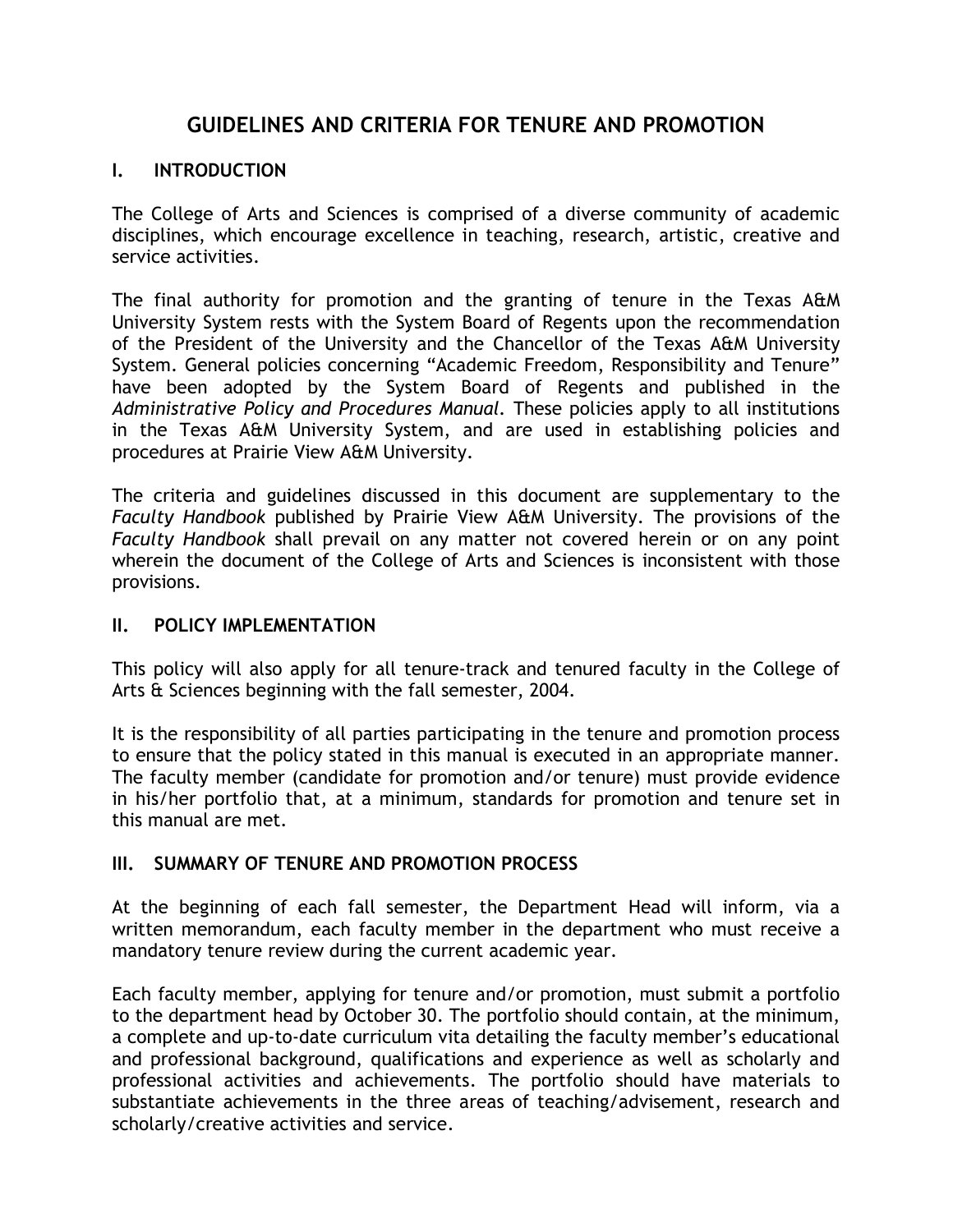The portfolio is initially reviewed by the Departmental Promotion and Tenure Advisory Committee (DAC). The DAC consists of three to five tenured faculty members from the department. The members are elected by the full-time regular faculty in each department.

It should be noted that, in the case of a department with fewer than three tenured faculty members, the DAC may include tenured faculty members in disciplines closely related to the applicant's discipline, recruited from other departments at the university. These external members must also be elected by the department faculty.

In case of an application for promotion from Associate Professor to Full Professor, the DAC must consist only of full professors.

The DAC reviews applicant's portfolio and submits recommendations, with justification, to the Head of Department.

The Department Head reviews the following materials: (i) faculty's portfolio, (ii) relevant material from department personnel files and (iii) recommendation of the Departmental Tenure and Promotion Advisory Committee. The Department Head submits his or her recommendations with justification to the Dean.

The Dean appoints the members of the College Tenure and Promotion Advisory Committee (CAC). The CAC consists of three to five tenured faculty members. The committee reviews the following materials: (i) all materials reviewed by the applicant's departmental Tenure and Promotion Committee (ii) Department Head's recommendation (iii) relevant materials from the Dean's office personnel files. The CAC submits its recommendations, with justification, to the Dean.

The Dean reviews all materials reviewed by the College Tenure and Promotion Committee, their recommendation, and of the Department Head. The Dean submits to the Vice President of Academic Affairs the following: (i) faculty's portfolio (ii) recommendations from Departmental Tenure and Promotion Advisory committee, Department Head, College Tenure and Promotion Advisory Committee and Dean.

After consultation with the Dean of the College, the Provost and Vice President for Academic Affairs makes his/her recommendation to the President, who shall then make the final university decision regarding recommendations to the Board of Regents.

If the recommendation of the President is positive, he/she will make the recommendation to the TAMUS Board of Regents. Subsequently, the President will report on the actions of the TAMUS Board of Regents to the Provost and the respective Deans.

The faculty receiving tenure and/or promotion will be notified prior to the commencement of the fall semester.

All review committee materials and deliberations must be treated as confidential. Violations of confidentiality are regarded as official misconduct.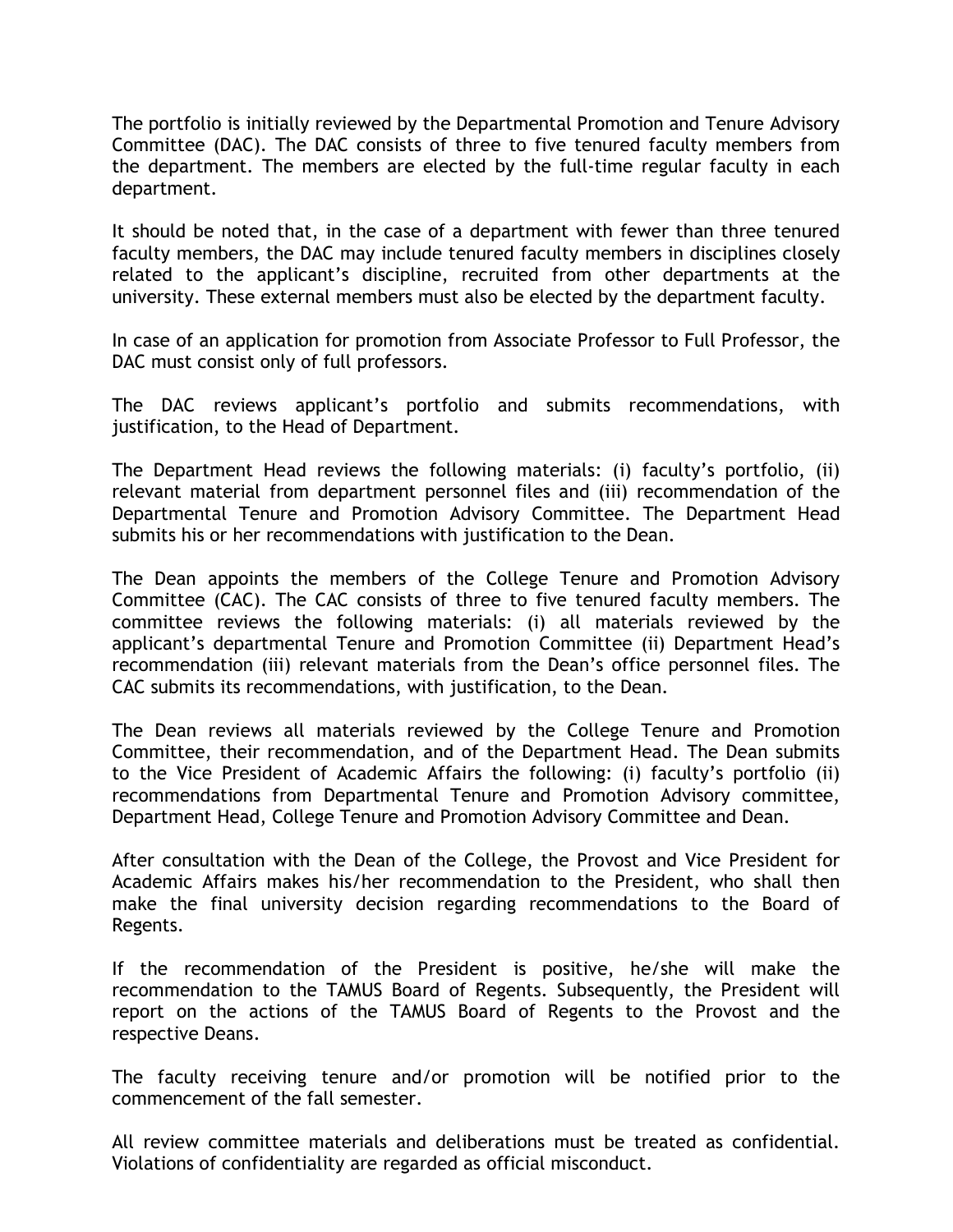# **IV. FACULTY PORTFOLIO**

One four-inch binder. The main body of the portfolio should not exceed twenty pages.

- **A. Application Summary Form – Appendix A**
- **B. Cover Letter – No more than 3 pages**
	- Self-evaluation (why I should be tenured/promoted?)
- **C. Summary of Achievements for the past Three to Five years**
	- **a. In Teaching**
	- **b. In Research**
	- **c. In Service**
- **D. Current Curriculum Vitae (Resume)**
- **E. Copies of All Faculty Performance Evaluation Documents**
- **F. Teaching**
	- 1. Statement of Teaching philosophy
	- 2. Summary of teaching responsibilities
	- 3. Examples of infusion of technology in teaching
	- 4. Examples of course syllabi (Three or Four)
	- 5. Examples of materials from classes (assignments, test, etc.)
	- 6. Summaries of Student Opinion Survey results (Fall and Spring semesters)
	- 7. Peer evaluations
	- 8. Other items from teaching activities
- **G. Research/Scholarly/Artistic/Creative Activities**
	- 1. Summary statement of activities
	- 2. Definition of research projects
	- 3a. List of funded projects with amounts of sources
	- 3b. List of projects that are pending
	- 4. Publications, books, monographs, publications in refereed journals
	- 5. Presentations and professional papers
	- 6. Artistic and creative activities including solo recitals, solo performances, music ensemble performances, concerts, public performances, theatre arts productions, and lectures. Indicate dates, locations of presentations and critical reviews.
	- 7. Research advisor activities (students enrolled in science lab courses)

# **H. SERVICE**

- 1. Summary of service rendered to the department, college, university and community
- 2. Committee service (Provide copies of appointment letters and service/performance endorsement letters from committee chairpersons.)
- 3. Service rendered to professional societies
- 4. Service as faculty advisor to student organizations
- 5. Service as academic advisor
- 6. Service as research mentor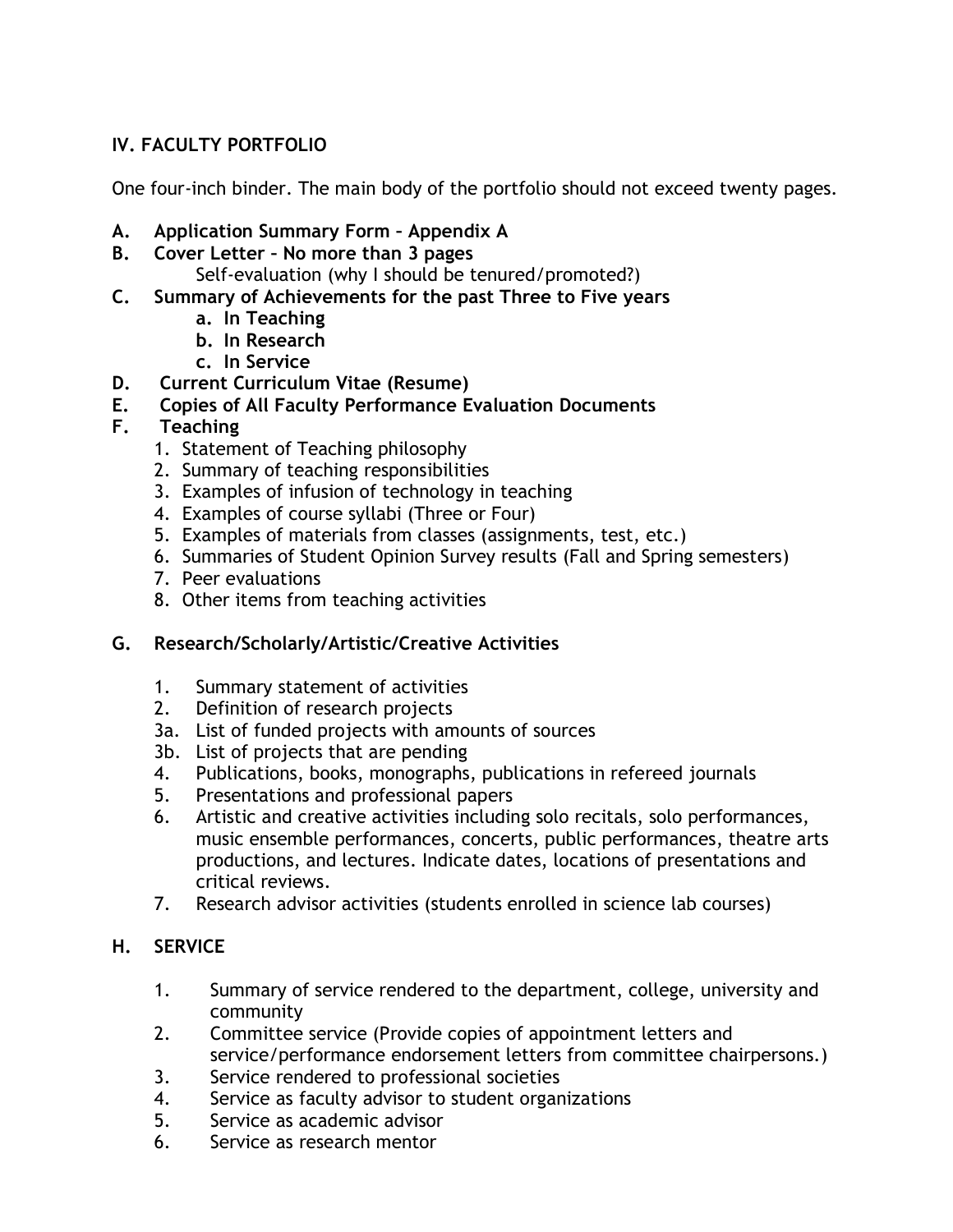# **I. OTHER**

- 1. Awards, honors, citations
- 2. Memberships in professional societies (related to one's discipline)
- 3. Offices held in professional societies
- 4. Professional meetings attended in the last five years.

## **V. EVALUATION OF TEACHING, RESEARCH/SCHOLARLY ACTIVITIES AND SERVICE**

In the College of Arts and Sciences, teaching, research, artistic, creative activities, and service will be used in the evaluation of faculty for promotion and tenure. This evaluation of each faculty member is conducted at the end of each academic year. The instrument – Performance Expectation/Evaluation – is employed in conducting this evaluation. For the purposes of this policy and for the process involved in the annual decisions concerning promotion and tenure, the following definitions are provided.

In this regard, the committee recommends a rating system based on points in evaluating the faculty member's contributions in the three major areas. Teaching is rated at an overall 60 points, Research/Scholarly Activity at 30 points and Service at 10 points. The overall rating of the faculty member is expected to be in one of five categories: Excellent, very Good, Good, Marginal or Unsatisfactory.

The specific points for each category are discussed below.

# **A. TEACHING**

The Departmental Committee, when applicable, the Department Head, the College Promotions and Tenure Advisory Committee, and the Dean evaluate teaching performance. Teaching is understood to include not only classroom performance, but other factors such as preparation for courses, staying current in the discipline, instructional innovation, curriculum improvement and development, course content and requirements, advising, tutoring, and other activities directly related to student development.

- 1. EXCELLENT An average score, over the previous five years, in the Teaching/Advisement Category of the Annual Performance Evaluation in the range of 54 to 60 points.
- 2. VERY GOOD An average score, over the previous five years, in the Teaching/Advisement Category of the Annual Performance Evaluation in the range of 45 to 53 points.
- 3. GOOD An average score, over the previous five years, in the Teaching/Advisement Category of the Annual Performance Evaluation in the range of 36 to 44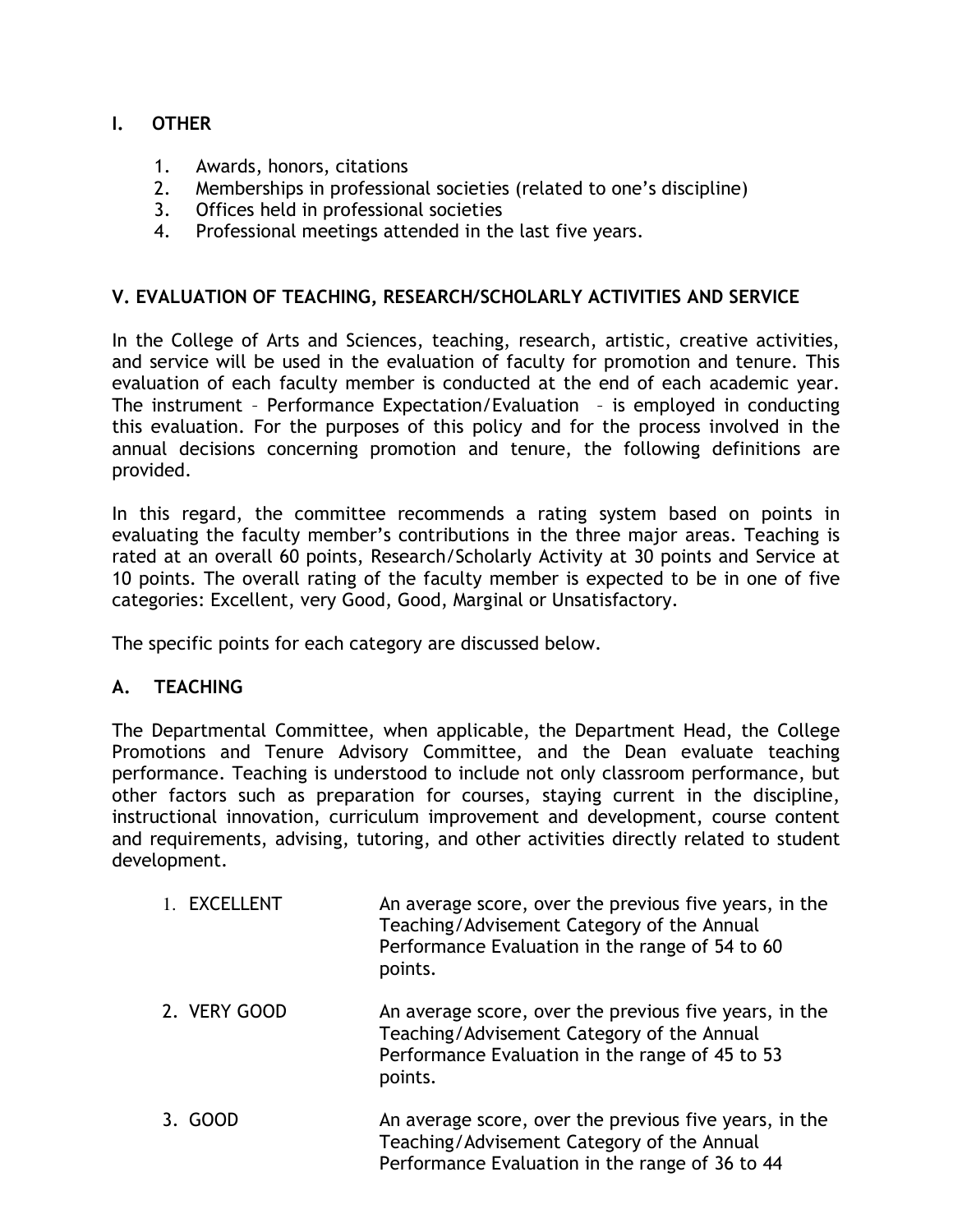points.

- 4. MARGINAL **An average score, over the previous five years, in the** Teaching/Advisement Category of the Annual Performance Evaluation in the range of 24 to 35 points.
- 5. UNSATISFACTORY An average score, over the previous five years, in the Teaching/Advisement Category of the Annual Performance Evaluation below 24 points.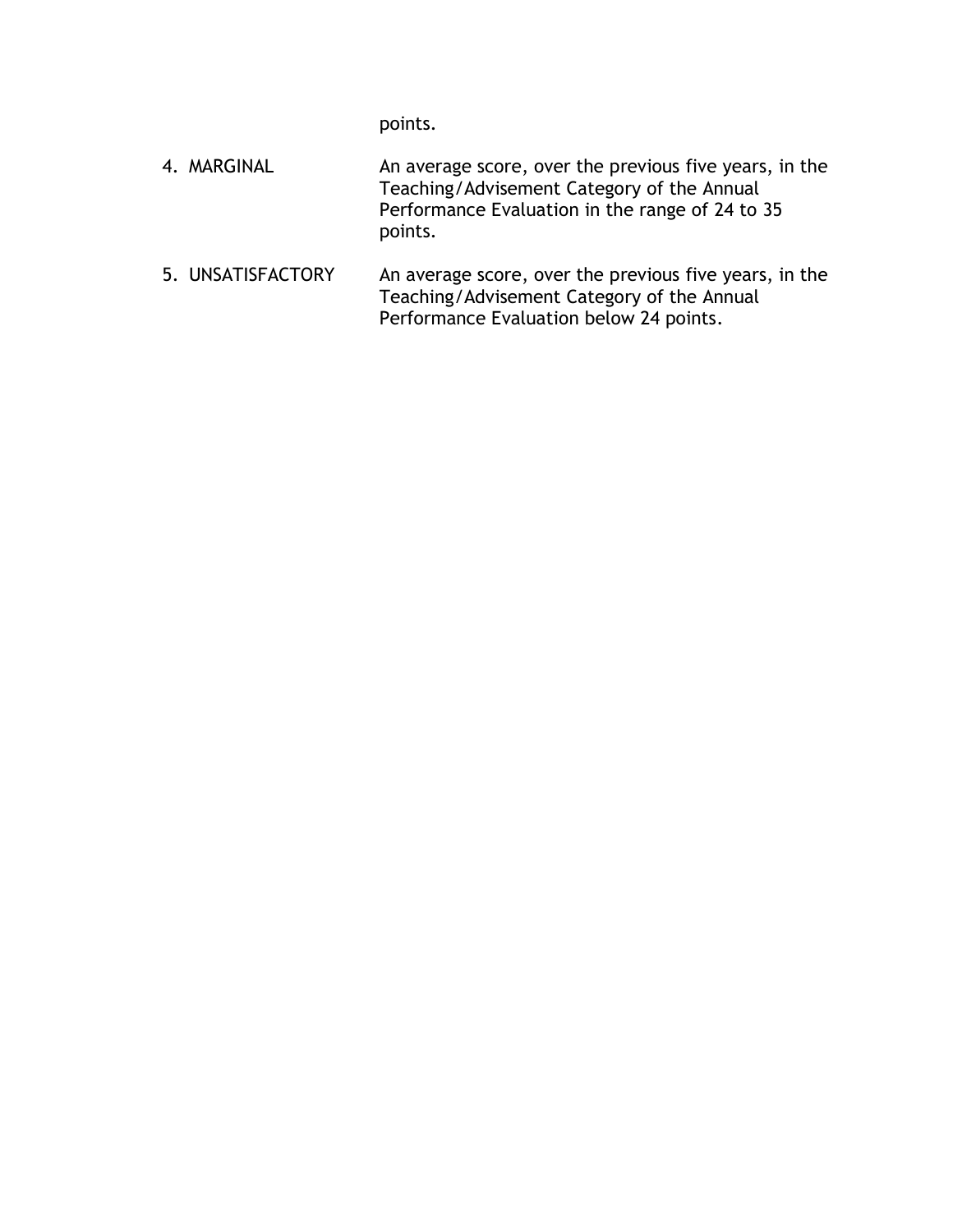## **B. RESEARCH/SCHOLARLY/ARTISTIC/CREATIVE ACTIVITIES**

Research activities include research and publications that enhance the professional growth and development of faculty members. Scholarly activities include research and publications that enhance teaching effectiveness of faculty members. Examples of research activities include: publishing books, journal articles, papers, and case studies, presenting of papers and research findings at professional meetings; conducting research. Quantitative measures will be made based on the annual performance evaluations.

- 1. EXCELLENT An average score, over the previous five years, in the Research/Scholarly/Creative Activities Category of the Annual Performance Evaluation in the range of 25 to 30 points.
- 2. VERY GOOD An average score, over the previous five years, in the Research/Scholarly/Creative Activities Category of the Annual Performance Evaluation in the range of 20 to 24 points.
- 3. GOOD An average score, over the previous five years, in the Research/Scholarly/Creative Activities Category of the Annual Performance Evaluation in the range of 15 to 19 points.
- 4. MARGINAL **An average score, over the previous five years**, in the Research/Scholarly/Creative Activities Category of the Annual Performance Evaluation in the range of 9 to 14 points.
- 5. UNSATISFACTORY An average score, over the previous five years, in the Research/Scholarly/Creative Activities Category of the Annual Performance Evaluation of below 9 points.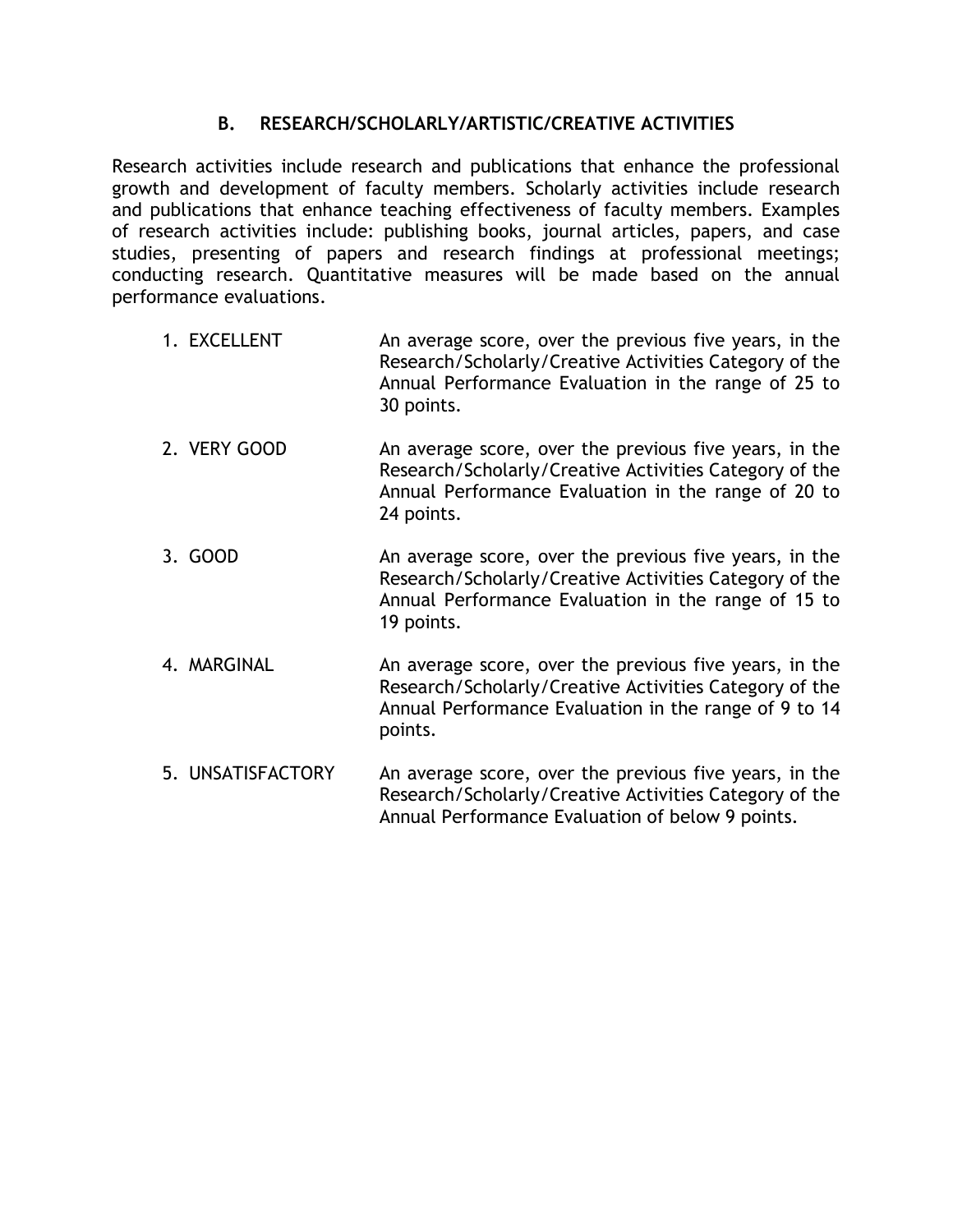## **C. SERVICE**

Service includes any professional activities that contribute to the accomplishment of the internal and external service mission of the department, college and university, and the community. Examples of service activities include: Active participation / contribution on committees, holding offices in professional organizations, sponsoring student organizations.

- 1. EXCELLENT An average score, over the previous five years, in the Service Category of the Annual Performance Evaluation in the range of 9 to 10 points.
- 2. VERY GOOD An average score, over the previous five years, in the Service Category of the Annual Performance Evaluation in the range of 7 to 8 points.
- 3. GOOD An average score, over the previous five years, in the Service Category of the Annual Performance Evaluation in the range of 5 to 6 points.
- 4. MARGINAL **An average score, over the previous five years**, in the Service Category of the Annual Performance Evaluation in the range of 3 to 4 points.
- 5. UNSATISFACTORY An average score, over the previous five years, in the Service Category of the Annual Performance Evaluation in the range of 1 to 2 points.

#### **VI. TYPICAL EXPECTED PERFORMANCES FOR TENURE AND PROMOTION**

The following table shows the minimum expected cumulative performance for consideration of positive recommendations towards tenure and promotion.

| <b>Action</b>              | <b>Teaching</b> | <b>Research</b> | <b>Service</b>   |
|----------------------------|-----------------|-----------------|------------------|
|                            | Excellent       | Very Good       | <b>Very Good</b> |
| <b>Tenure</b>              | Very Good       | Excellent       | Very Good        |
|                            |                 |                 |                  |
| Promotion to               | Excellent       | Very Good       | Very Good        |
| <b>Associate Professor</b> | Very Good       | Excellent       | Very Good        |
|                            |                 |                 |                  |
| Promotion to               | Excellent       | Excellent       | Very Good        |
| Professor                  | Very Good       | Excellent       | Excellent        |
|                            | Excellent       | Very Good       | Excellent        |
|                            |                 |                 |                  |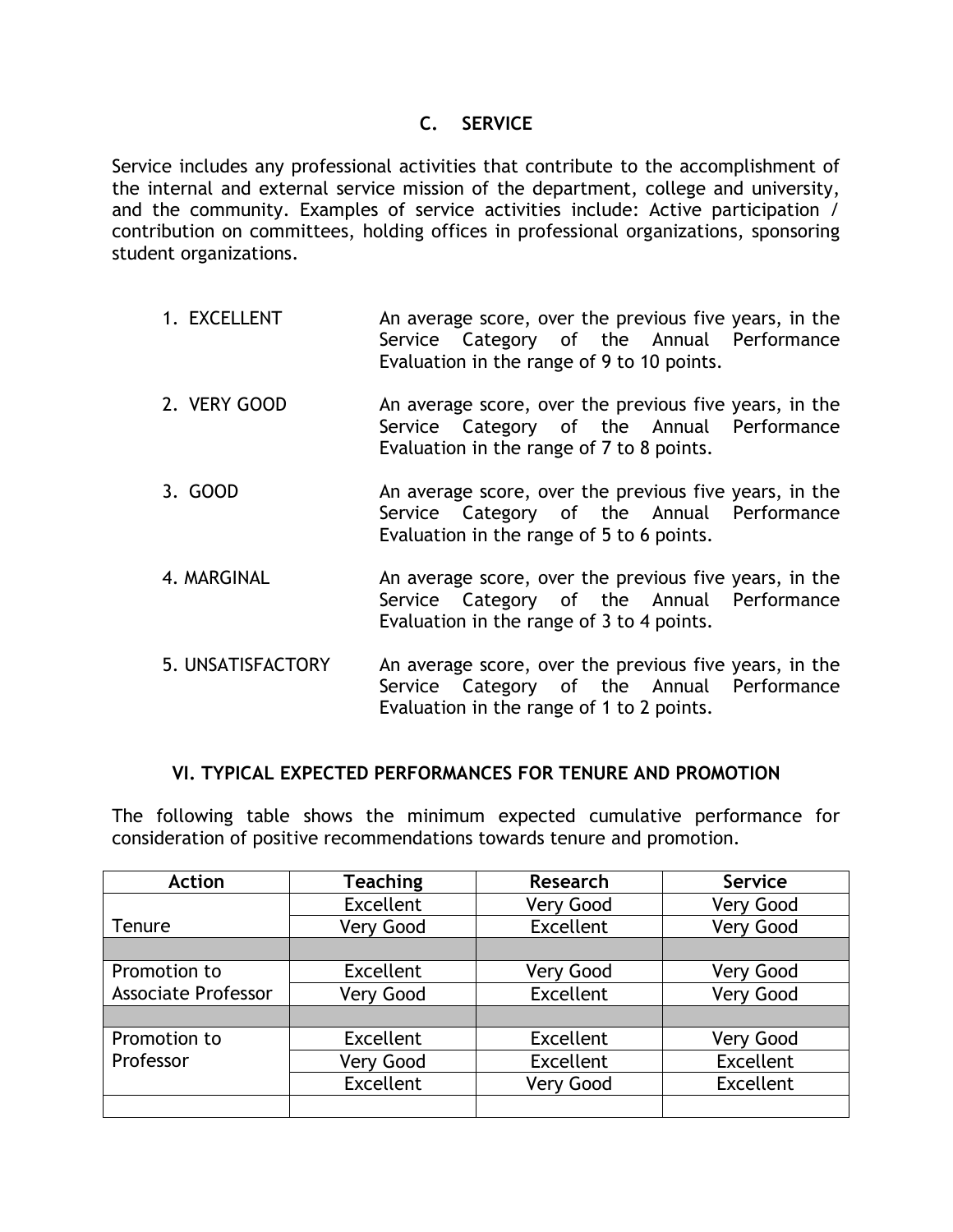## **APPENDIX A**

#### **PRAIRIE VIEW A&M UNIVERSITY College of Arts and Sciences**

#### **APPLICATION SUMMARY FORM**

#### **BACKGROUND INFORMATION**

| $\overline{\phantom{a}}$<br><b>NAME</b> | <b>DEPARTMENT</b> |  |
|-----------------------------------------|-------------------|--|
|                                         |                   |  |

3. YEARS AT PVAMU 4. HIGHEST DEGREE .

#### 5. CHECK APPROPRIATELY:

ADJUNCT FACULTY (INDICATE NUMBER OF YEARS)

| <b>ASST. PROFESSOR</b> | <b>YEARS</b> | <b>TENURED</b> |
|------------------------|--------------|----------------|
| ASSOC. PROFESSOR       | <b>YEARS</b> | <b>TENURED</b> |
| <b>PROFESSOR</b>       | <b>YEARS</b> | <b>TENURED</b> |

6. REQUESTED FOR: ( ) REAPPOINTMENT ( ) PROMOTION ( ) TENURE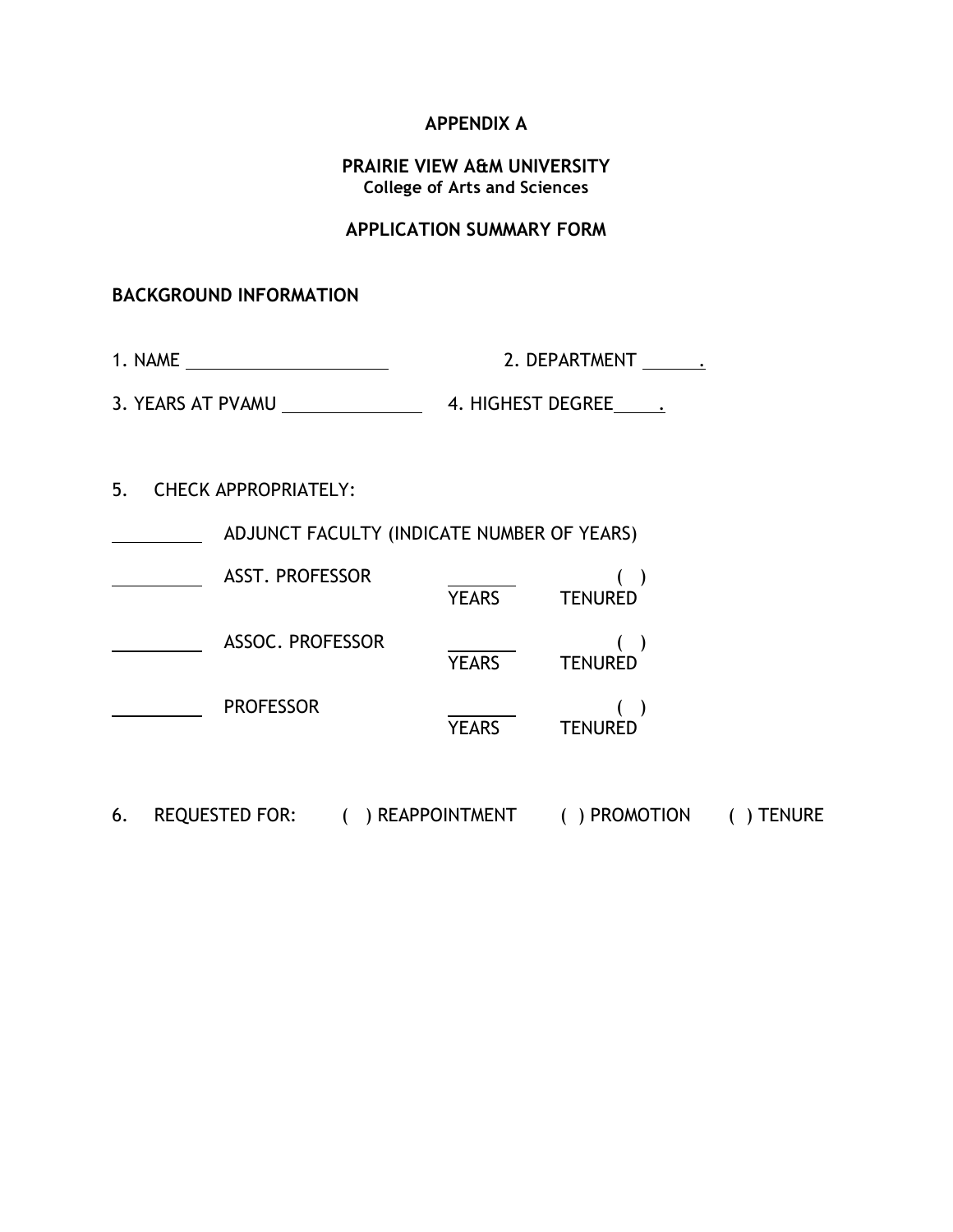#### **APPENDIX B**

#### **PRAIRIE VIEW A&M UNIVERSITY COLLEGE OF ARTS AND SCIENCES**

#### **DEPARTMENTAL TENURE AND PROMOTION REVIEW COMMITTEE RECOMMENDATION FORM**

**DATE**: \_\_\_\_\_\_\_\_\_\_\_\_\_\_\_\_ **Name of Faculty Candidate:** \_\_\_\_\_\_\_\_\_\_\_\_\_\_\_\_\_\_\_\_\_\_ **Rank:** \_\_\_\_\_\_\_\_\_\_\_ **Department:** \_\_\_\_\_\_\_\_\_\_\_\_\_\_\_\_\_\_\_\_\_\_\_\_\_\_\_\_\_\_\_\_\_\_\_\_\_ **Highest Degree:**  $\overline{\phantom{a}}$ **Years of Service at:** Prairie View A&M University: \_\_\_ **Other Institutions:**  $\overline{\phantom{a}}$ **RECOMMENDED ACTION** We, the members of the Tenure and Promotion Review Committee of the Department/Division of \_\_\_\_\_\_\_\_\_\_\_\_\_\_\_\_\_\_\_\_\_\_\_\_\_\_\_\_\_\_\_\_\_\_\_\_\_\_\_\_, have reviewed the portfolio and recommend the following: **Tenure**: Approved ( ) Denied ( ) **Promotion**: Approved ( ) Denied ( )

#### **RECORD OF MEMBERS' VOTES**

| <b>Committee Member's</b>         | <b>Recommended Action</b> |             |           |      |
|-----------------------------------|---------------------------|-------------|-----------|------|
| Name & Signature                  | <b>Tenure</b>             |             | Promotion |      |
|                                   | Approve                   | <b>Deny</b> | Approve   | Deny |
|                                   |                           |             |           |      |
|                                   |                           |             |           |      |
|                                   |                           |             |           |      |
|                                   |                           |             |           |      |
|                                   |                           |             |           |      |
|                                   |                           |             |           |      |
|                                   |                           |             |           |      |
|                                   |                           |             |           |      |
|                                   |                           |             |           |      |
|                                   |                           |             |           |      |
| Number of Votes Approving/Denying |                           |             |           |      |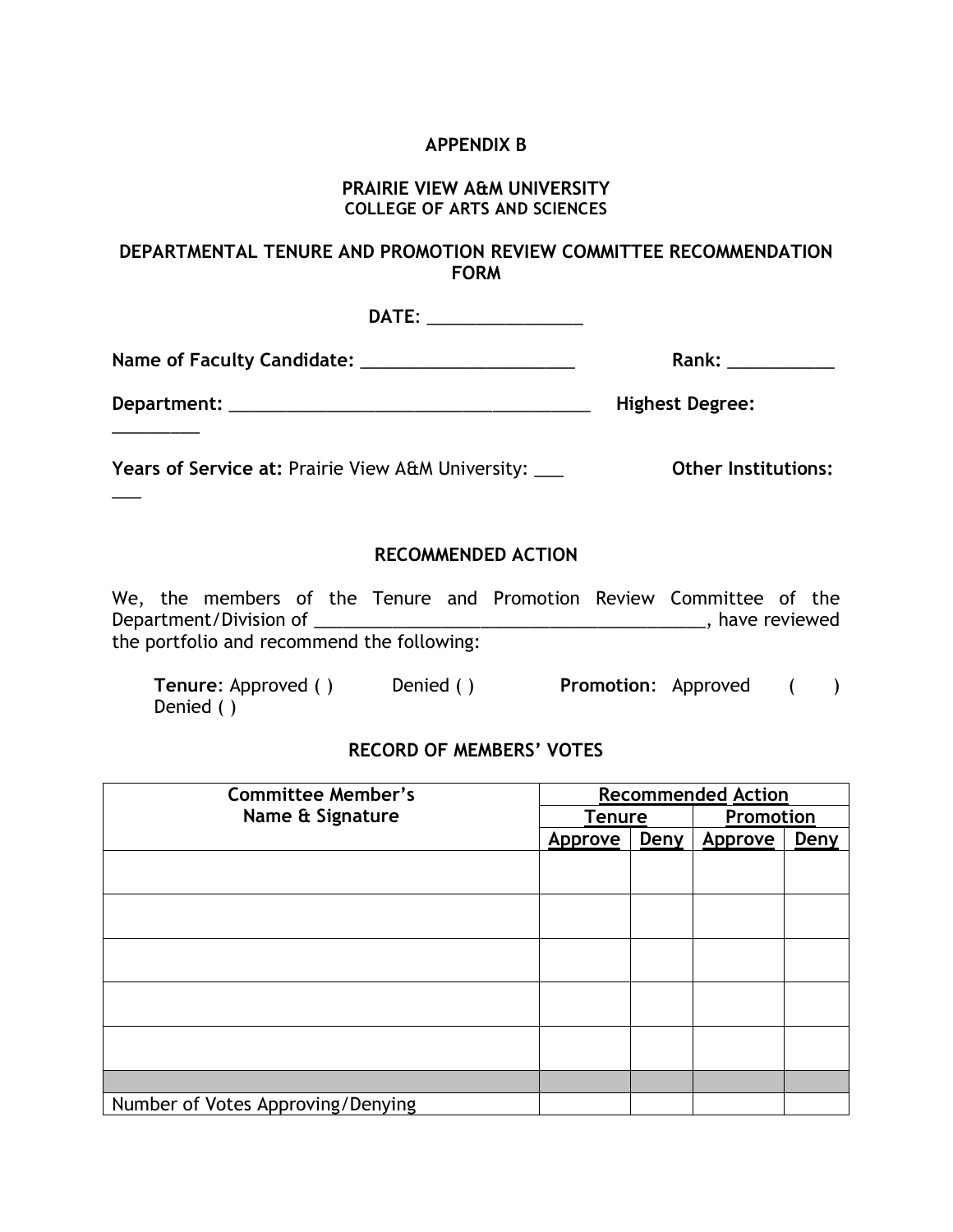# **APPENDIX C**

# **SUMMARY FINDINGS OF THE DEPARTMENTAL TENURE AND PROMOTION REVIEW COMMITTEE**

Name of Faculty Candidate: \_\_\_\_\_\_\_\_\_\_\_\_\_\_\_\_\_\_\_\_\_\_\_\_\_\_\_\_\_

**1. TEACHING**

**2. RESEARCH**

**3. SERVICE**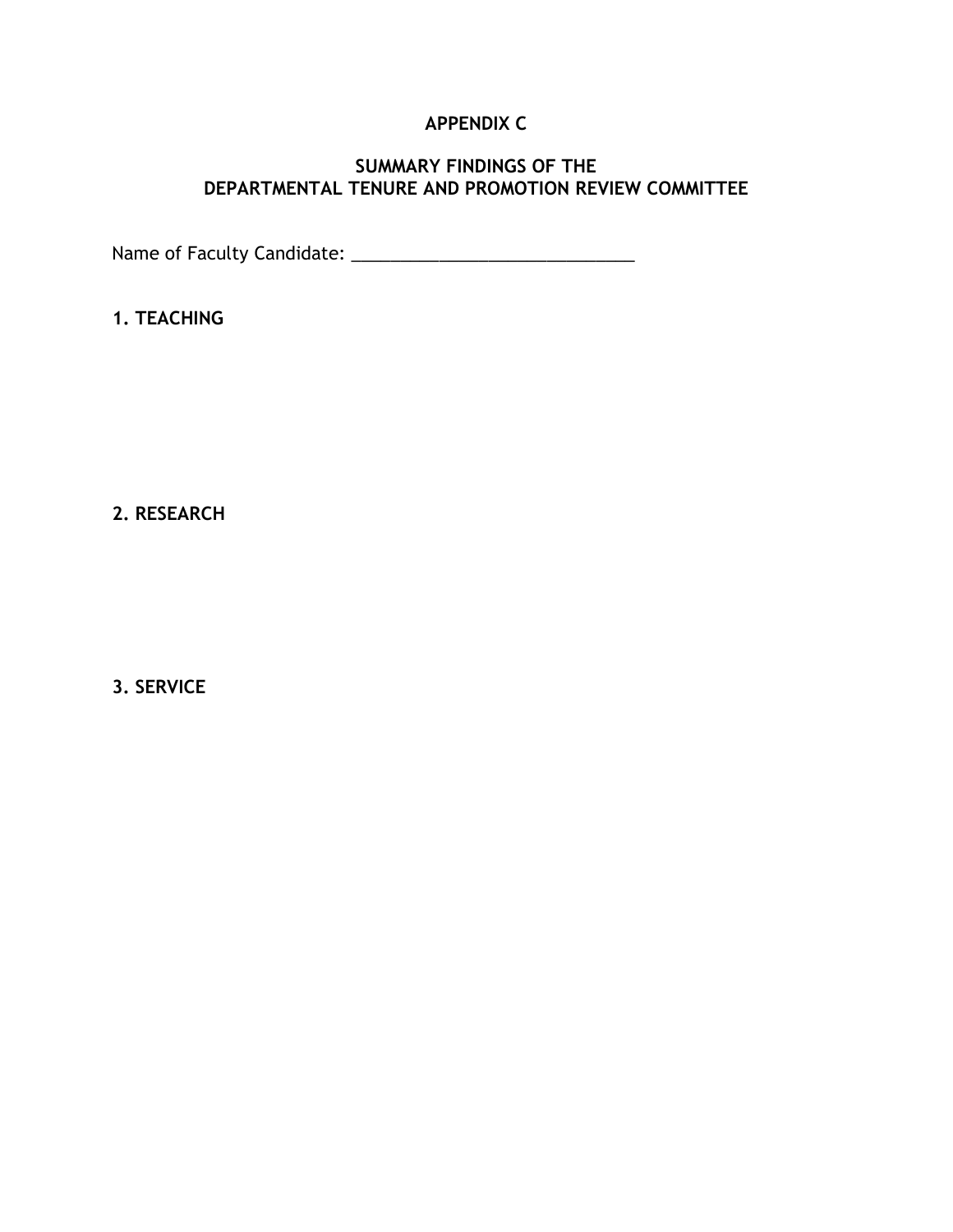# **APPENDIX D**

#### **PRAIRIE VIEW A&M UNIVERSITY COLLEGE OF ARTS AND SCIENCES**

## **COLLEGE TENURE AND PROMOTION REVIEW COMMITTEE RECOMMENDATION FORM**

| DATE: __________________                              |                            |
|-------------------------------------------------------|----------------------------|
|                                                       | Rank: _____________        |
|                                                       | <b>Highest Degree:</b>     |
| Years of Service at: Prairie View A&M University: ___ | <b>Other Institutions:</b> |

## **RECOMMENDED ACTION**

 $\overline{\phantom{a}}$ 

We, the members of the Tenure and Promotion Review Committee of the College of Arts & Sciences, have reviewed the portfolio and recommend the following:

| Tenure: Approved () | Denied () | <b>Promotion:</b> Approved |  |  |
|---------------------|-----------|----------------------------|--|--|
| Denied ()           |           |                            |  |  |

### **RECORD OF MEMBER VOTES**

| <b>Committee Member's</b>         | <b>Recommended Action</b> |      |           |      |
|-----------------------------------|---------------------------|------|-----------|------|
| Name & Signature                  | <b>Tenure</b>             |      | Promotion |      |
|                                   | Approve                   | Deny | Approve   | Deny |
|                                   |                           |      |           |      |
|                                   |                           |      |           |      |
|                                   |                           |      |           |      |
|                                   |                           |      |           |      |
|                                   |                           |      |           |      |
|                                   |                           |      |           |      |
|                                   |                           |      |           |      |
|                                   |                           |      |           |      |
|                                   |                           |      |           |      |
|                                   |                           |      |           |      |
|                                   |                           |      |           |      |
| Number of Votes Approving/Denying |                           |      |           |      |